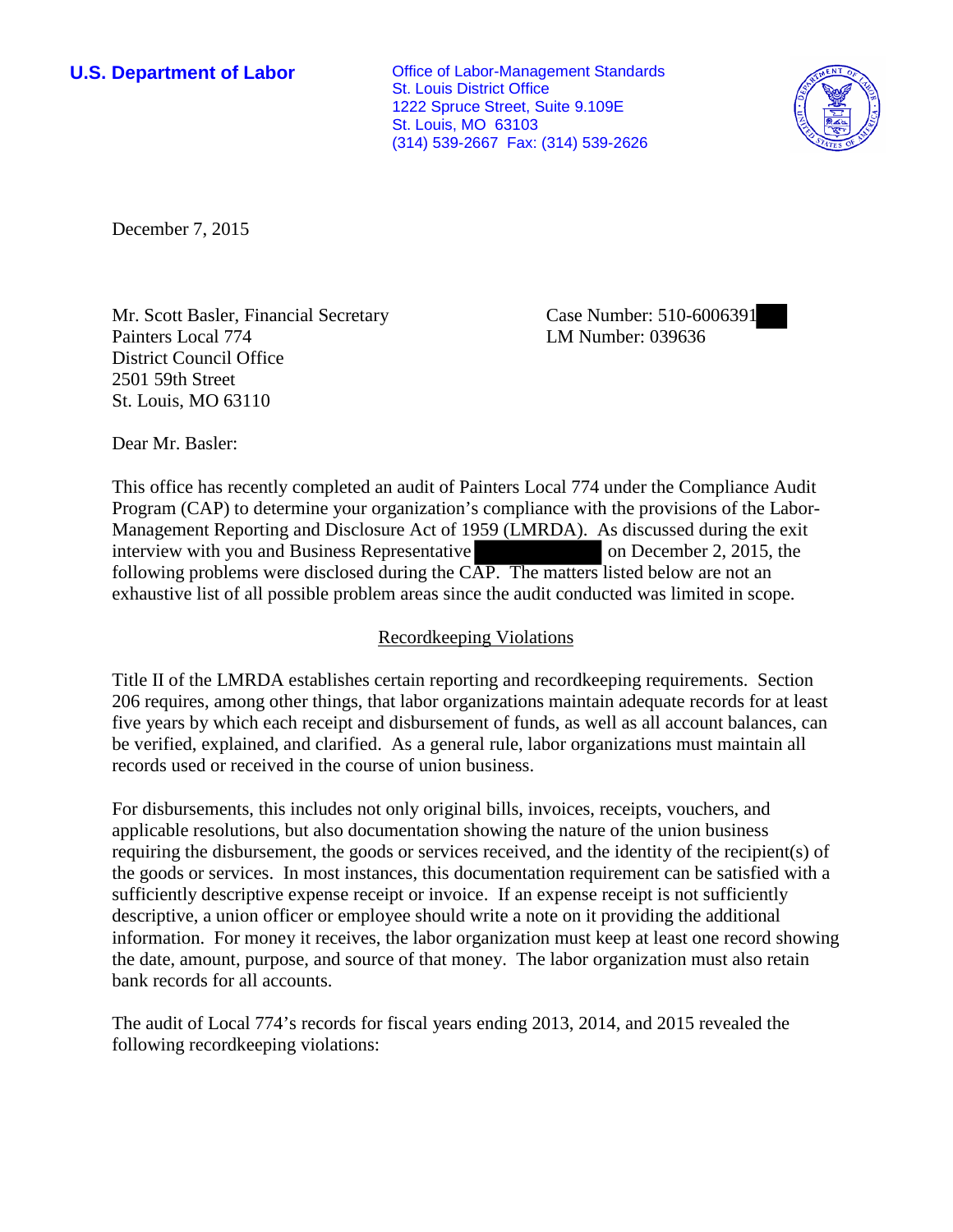Mr. Scott Basler December 7, 2015 Page 2 of 3

1. Acquire/Dispose of Property

Item 13 [LM-3] (During the reporting period did your organization acquire or dispose of any assets in any manner other than by purchase or sale?) should have been answered, "Yes," because the union gave away gift cards totaling \$650. On January 24, 2015, the local wrote check number to Scott Basler for \$694.40 (card activation fees included), reimbursing him for the purchase of gift cards. The local maintained a receipt for the purchase of the gift cards. The gift cards were reportedly randomly distributed to members at union meetings as attendance prizes; however, the local did not maintain a record of what member received the gift cards. The union must identify the type and value of any property received or given away in the additional information section of the LM report along with the identity of the recipient(s) or donor(s) of such property.

As noted above, labor organizations must retain original receipts, bills, and vouchers for all disbursements. The president and treasurer (or corresponding principal officers) of your union, who are required to sign your union's LM report, are responsible for properly maintaining union records. The union must record in at least one record the date and amount of any asset provided to a member.

2. Lost Wages

Local 774 did not retain adequate documentation for a lost wage reimbursement payment to Ray Cole totaling \$608.64 on August 18, 2014. The union must maintain records in support of lost wage claims that identify each date lost wages were incurred, the number of hours lost on each date, the applicable rate of pay, and a description of the union business conducted. The OLMS audit found that Local 774 did not retain a record of the lost time, but paid Cole one week's (40 hours) wages to attend the union's national conference.

During the exit interview, I provided a compliance tip sheet, *Union Lost Time Payments*, that contained a sample of an expense voucher Local 774 may use to satisfy this requirement. The sample identifies the type of information and documentation that the local must maintain for lost wages and other officer expenses.

Based on your assurance that Local 774 will retain adequate documentation in the future, OLMS will take no further enforcement action at this time regarding the above violations.

## Reporting Violations

The audit disclosed a violation of LMRDA Section 201(b), which requires labor organizations to file annual financial reports accurately disclosing their financial condition and operations. The Labor Organization Annual Report Form LM-3 filed by Local 774 for the fiscal years ending June 30, 2013, June 30, 2014, and June 30, 2015 were deficient as follows: